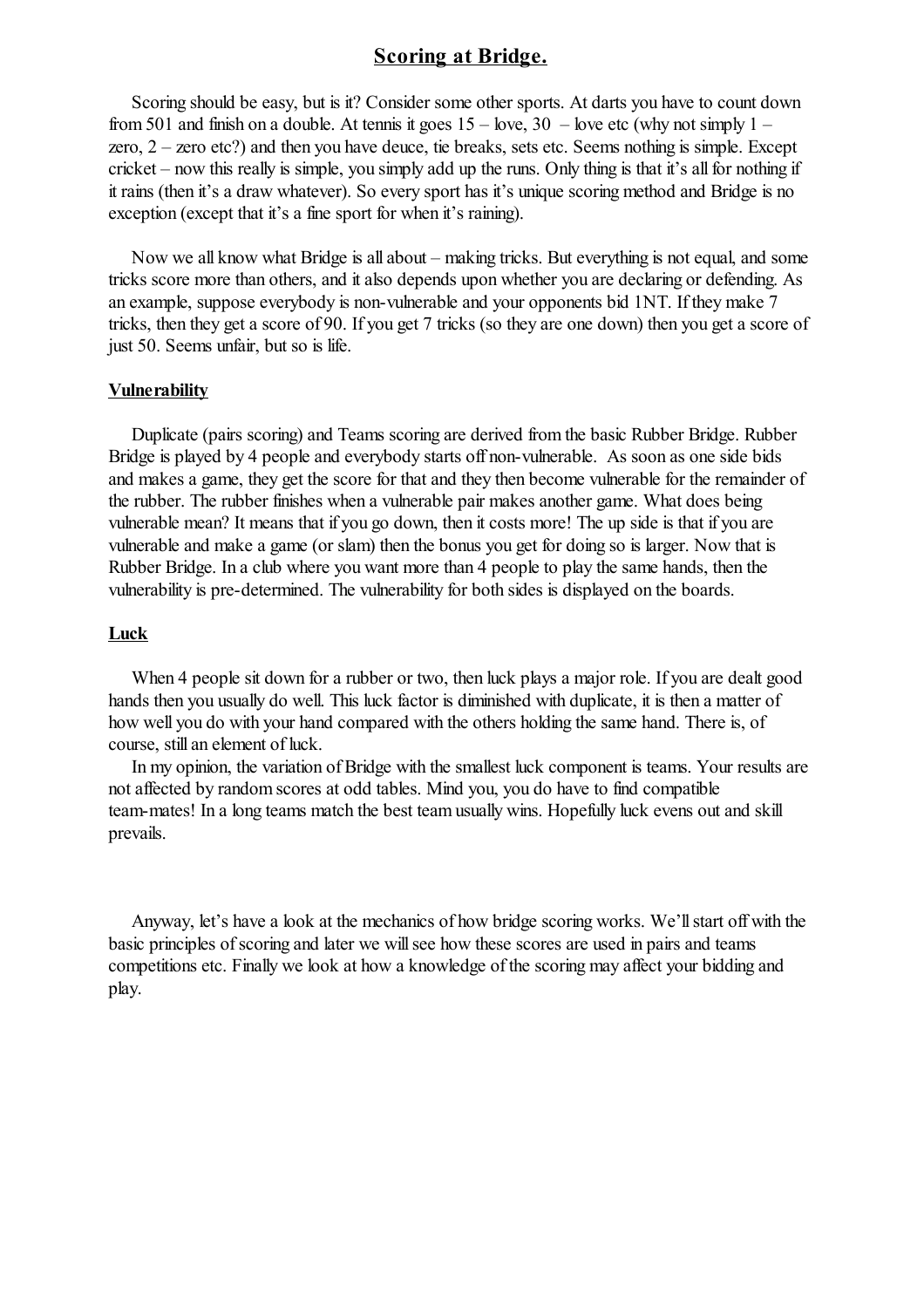## **Contracts Bid and Made**

First, let's start with contracts that have been bid and made (possibly with overtricks).

Basically, you get 20 points for making  $1\clubsuit/\bullet$ , with 20 more for each extra trick. An example, you bid 2.4 and make with an overtrick, 40 for 2.4 made and 20 for the extra trick =  $60$ ; + the partscore bonus. Major suits ( $\vee \& \wedge$ ) score 30 points. So 1 $\wedge$  bid with two overtricks would be  $30 + 60 = 90$ ; + partscore bonus. No trump contracts score 40 for the first trick and 30 for each subsequent trick. So 1NT made with an overtrick scores  $40 + 30 +$  the partscore bonus = 120.

1) Partscore Contracts A partscore is defined as a score less than 100 for a contract bid and made excluding overtricks. So a  $2\spadesuit$  contract is a

partscore contract (60). If you bid and make (possibly with overtricks) a partscore, you get an additional 50 point bonus.

Examples:

|                                              | 1NT bid and made with an overtrick: | $40 + 30 + 50 = 120$ |  |
|----------------------------------------------|-------------------------------------|----------------------|--|
| 3. bid and made exactly.                     |                                     | $60 + 0 + 50 = 110$  |  |
| 2NT bid and made with 2 overtricks:          |                                     | $70 + 60 + 50 = 180$ |  |
| trick score<br>overtricks<br>partscore bonus |                                     |                      |  |

2) Game Contracts A game contract is defined as a score of 100 or more for the contract bid. Thus  $4\spadesuit$  is a game contract (120) but  $3\spadesuit$  is not (even if it makes

overtricks). So, the game contracts are 3NT (100),  $4\nabla/\phi$  (120) and  $5\clubsuit/\phi$  (100). If you bid and make a game contract then you receive a game bonus in place of the partscore bonus. If you are not vulnerable, it is 300; if you are vulnerable, the bonus is 500.

| Examples:                                  | non-vulnerable         | vulnerable             |
|--------------------------------------------|------------------------|------------------------|
| 3NT bid and made with an overtrick:        | $100 + 30 + 300 = 430$ | $100 + 30 + 500 = 630$ |
| $5$ bid and made with 2 overtricks:        | $100 + 40 + 300 = 440$ | $100 + 40 + 500 = 640$ |
| $4\bullet$ bid and made with 2 overtricks: | $120 + 60 + 300 = 480$ | $120 + 60 + 500 = 680$ |

| trick score |  |  |
|-------------|--|--|
| overtricks  |  |  |
| game bonus  |  |  |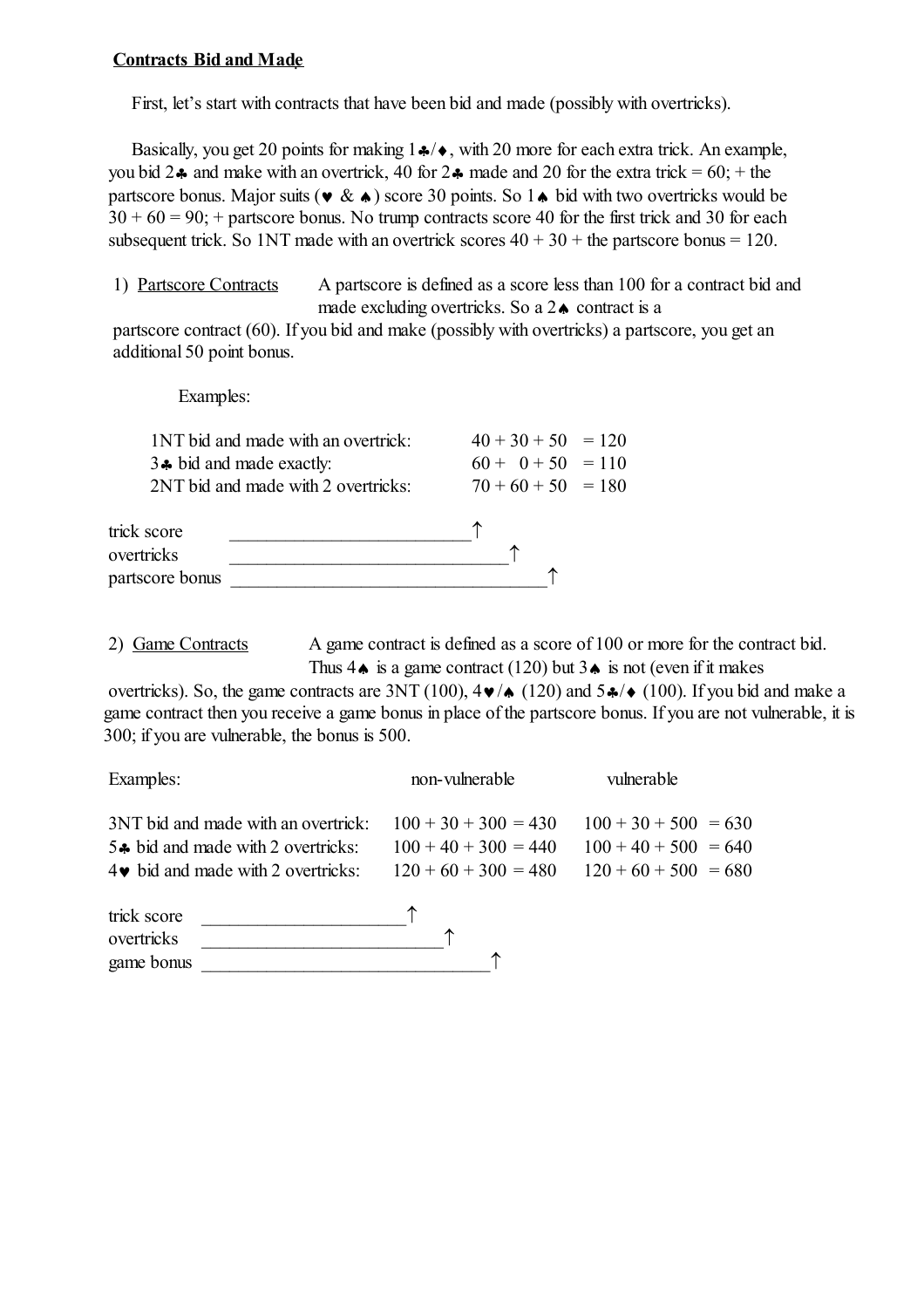3) Slam Contracts A slam contract is a bid of 6 (a small slam – 12 tricks) or 7 (agrand slam – 13 tricks). If you bid and make a slam, then you get an

additional slam bonus in addition to the game bonus etc and a pat on the back. If you are not vulnerable, it is 500 for a smallslam and 1000 for a grand; if you are vulnerable, the slam bonus is 750 for a smallslam and 1500 for a grand.

| Examples:                                             | non-vulnerable                                                                                                                                               | vulnerable                                                                                     |
|-------------------------------------------------------|--------------------------------------------------------------------------------------------------------------------------------------------------------------|------------------------------------------------------------------------------------------------|
|                                                       | 6NT bid and made: $190 + 0 + 300 + 500 = 990$<br>6. bid and made +1: $120 + 20 + 300 + 500 = 940$<br>7 $\bullet$ bid and made: $210 + 0 + 300 + 1000 = 1510$ | $190 + 0 + 500 + 750 = 1440$<br>$120 + 20 + 500 + 750 = 1390$<br>$210 + 0 + 500 + 1500 = 2210$ |
| trick score<br>overtricks<br>game bonus<br>slam bonus |                                                                                                                                                              |                                                                                                |

# **Going Down**

When you bid and make a contract, then you get points. If you go down, then it's only fair that the opponents get some points. Points awarded for setting the opponents are irrelevant of the contract (it does not matter if the contract was a suit or NT, nor does it matter how many tricks were contracted for). The only important facts are how many tricks the contract was set (and also if doubled and/or vulnerable).

If you go down, then the opponents get 50 for each trick that they set you if you are non-vulnerable. If you are vulnerable, then they get 100 for each trick. It's more if you are doubled, we come onto that next.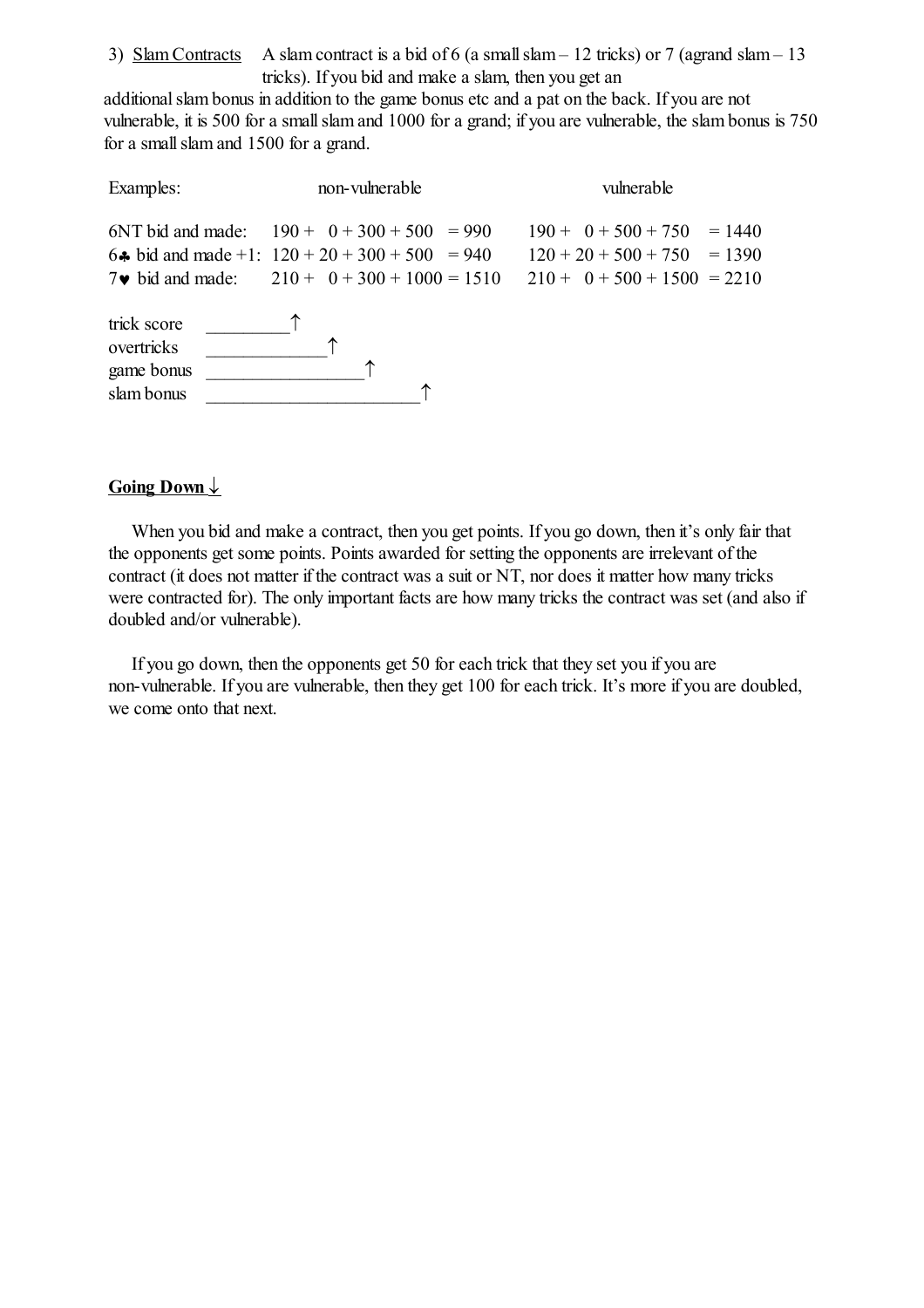## **Doubles**

If the final contract is doubled then this ups the stakes, both if the contract is made and when it is defeated.

## **Making Doubled Contracts**

Back on page1 I explained that you get 20 points for each minor suit trick, 30 points for each major suit trick and 40 points for the first NT trick (30 for subsequent ones). If your final contract is doubled and you make the contract, then all of these scores are doubled. If the final contract was a part-score but the double makes the total 100 or more, then you have been doubled into game and you get the game bonus when you make. In addition, you get a special bonus of 50 'for the insult' whenever you make a doubled contract.

| Examples:                                                                                | non-vulnerable                                                         | vulnerable                                                             |
|------------------------------------------------------------------------------------------|------------------------------------------------------------------------|------------------------------------------------------------------------|
| 1NT dbl bid and made:<br>$1$ $\bullet$ dbl bid and made:<br>$2\bullet$ dbl bid and made: | $80 + 50 + 50 = 180$<br>$40 + 50 + 50 = 140$<br>$120 + 300 + 50 = 470$ | $80 + 50 + 50 = 180$<br>$40 + 50 + 50 = 140$<br>$120 + 500 + 50 = 670$ |
| trick score<br>partscore/game bonus<br>insult                                            |                                                                        |                                                                        |

Note the huge score for  $2\vee$  doubled and made (just 110 if undoubled). Be wary of doubling the following contracts, because if they happen to make then you have doubled opponents into game:-  $34/4.24/4.2N$ T.

# **Making Overtricks in Doubled Contracts**

Doubled overtricks are something else, you get more than simply double their value. The contract is irrelevant. Doubled overtricks score 100 each if non-vulnerable and 200 each if vulnerable.

| Examples:                                                                                      | non-vulnerable                                                                           | vulnerable                                                                               |
|------------------------------------------------------------------------------------------------|------------------------------------------------------------------------------------------|------------------------------------------------------------------------------------------|
| $1NT$ dbl bid and made $+1$ :<br>1. dbl bid and made $+2$ :<br>$2\bullet$ dbl bid and made +1: | $80 + 50 + 50 + 100 = 280$<br>$40 + 50 + 50 + 200 = 340$<br>$120 + 300 + 50 + 100 = 570$ | $80 + 50 + 50 + 200 = 380$<br>$40 + 50 + 50 + 400 = 540$<br>$120 + 500 + 50 + 200 = 870$ |
| trick score<br>partscore/game bonus<br>insult<br>overtricks                                    |                                                                                          |                                                                                          |

Doubling opponents and then allowing them to make overtricks really can be expensive.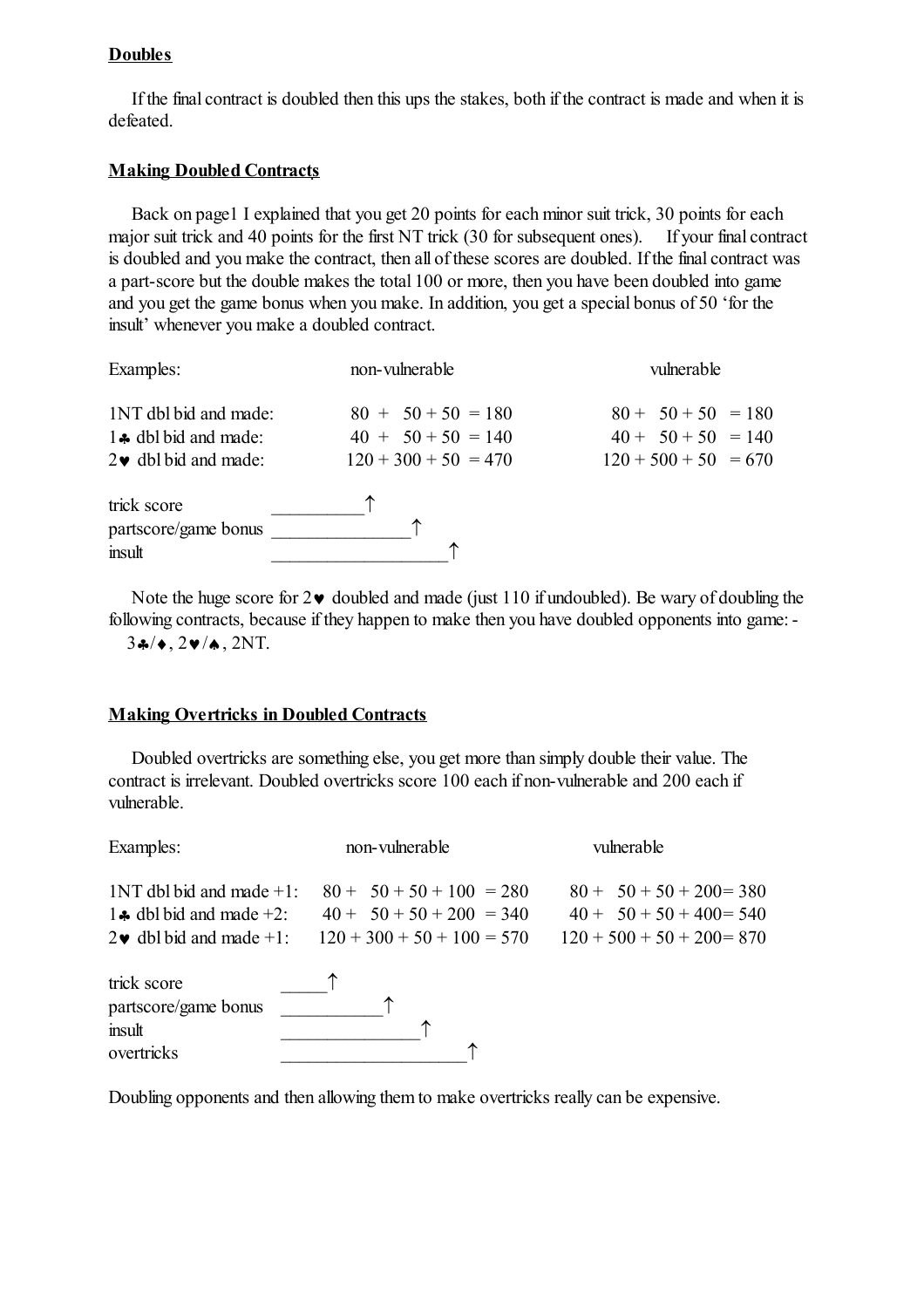## **Going Down Doubled**

What a bummer. Going down doubled can be very expensive, as much as 300 a trick – even if non-vulnerable! Let's see exactly how it works:-

|                                   | non-vulnerable | vulnerable |
|-----------------------------------|----------------|------------|
| First down trick:                 | 100            | <b>200</b> |
| $2nd$ and $3rd$ down tricks:      | $200$ each     | 300 each   |
| $4th$ and subsequent down tricks: | 300 each       | 300 each   |

Note the jump in the penalty after the  $3<sup>rd</sup>$  down trick when non-vul. Back in the 70's it was simpler, all non-vulnerable down doubled tricks after the first were 200. However, there were a few problems as it was sometimes profitable to sacrifice against slams when holding virtually nothing. The bid that brought this to a head and caused the rules to be changed was made by an American expert, Jeff Meckstroth during the world cup final in 1981:-

| Dealer:            | $\triangle$ AK               |                    | West             | North        | East | South      |
|--------------------|------------------------------|--------------------|------------------|--------------|------|------------|
| West               | $\blacktriangleright$ AQ     |                    |                  |              |      |            |
| N-S vul            | $\bullet$ J9                 |                    | pass             | $2\clubsuit$ | pass | $2\bullet$ |
|                    | $\clubsuit$ AK109642         |                    | pass             | $3\bullet$   | pass | $3\vee$    |
|                    |                              |                    | pass             | $4\bullet$   | pass | 4NT        |
| $\spadesuit$ J9852 | N                            | $\spadesuit$ 103   | pass             | 54           | pass | 6♦         |
| $\bullet$ 854      | Ε<br>W                       | $\bullet$ 973      | pass             | $7\bullet$   | pass | pass       |
| $\bullet$ K4       | S                            | $\triangle$ Q87632 | $7 \spadesuit$ ! | pass         | pass | dbl        |
| $\clubsuit$ J53    |                              | $\clubsuit$ Q8     | all pass         |              |      |            |
|                    | $\triangle$ Q764             |                    |                  |              |      |            |
|                    | $\blacktriangleright$ KJ1062 |                    |                  |              |      |            |
|                    | $\triangle$ A105             |                    |                  |              |      |            |
|                    | $\clubsuit$ 7                |                    |                  |              |      |            |

 $7\vee$  scores 2210. With this old scoring, a non-vulnerable opponent could go 11 down (-2100) and still get a profit. The actual contract went 9 down (then -1700) for a 510 point gain to America. With the new rules you cannot afford to go more than 8 down (-2000).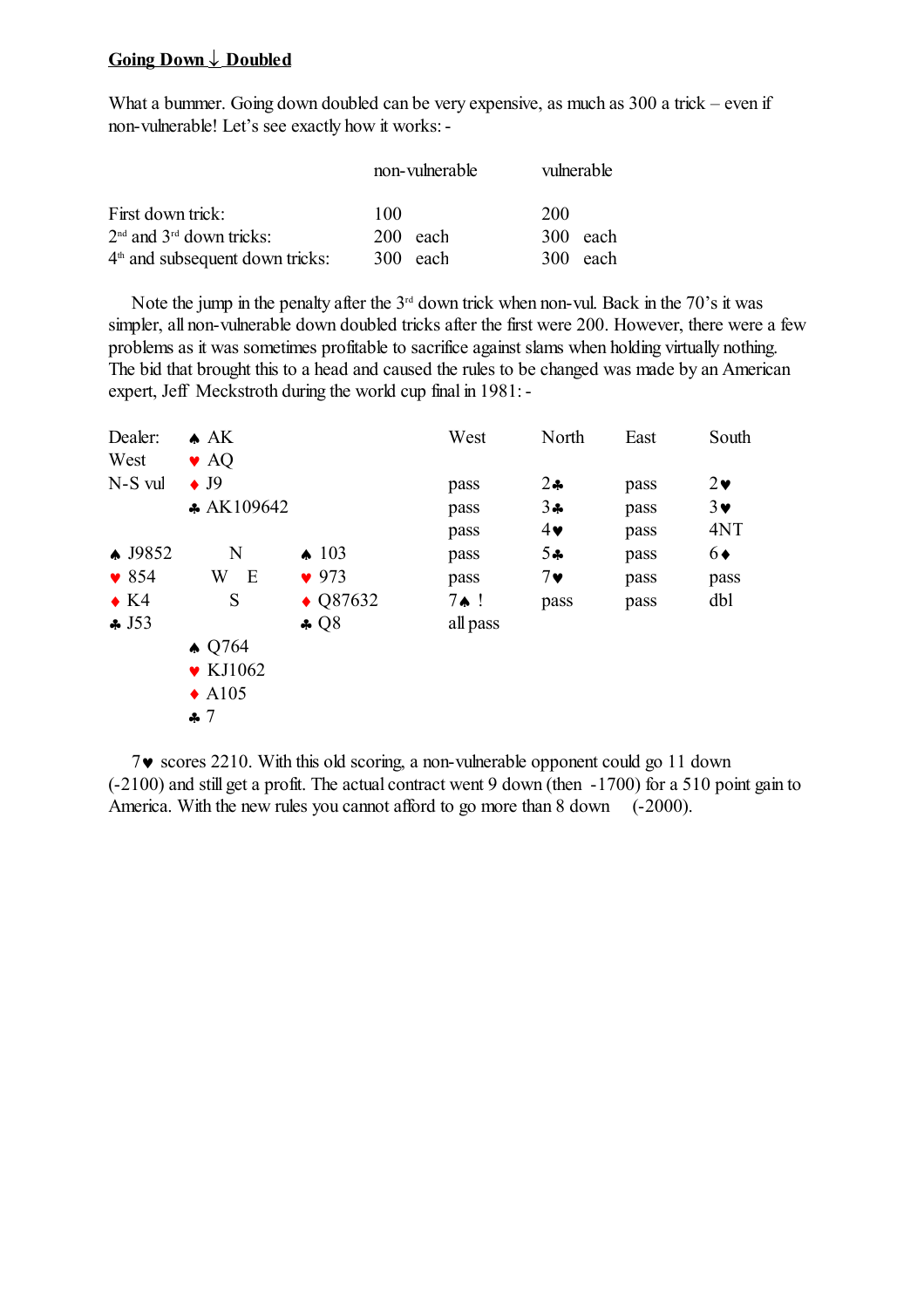# **Redouble!**

If the final contract is redoubled then this ups the stakes even more, both if the contract is made and when it is defeated.

## **Making Redoubled Contracts**

This time, the basic value of the tricks are multiplied by 4. So 80 for  $\clubsuit/\spadesuit$ , 120 for  $\blacktriangledown/\spadesuit/NT$  and 160 for the first NT. Redoubled contracts are always game except  $1\cdot/ \cdot$ . The 'insult' bonus is also doubled (so 100).

| Examples:                                                                                       | non-vulnerable vulnerable                                                   |                                                                             |
|-------------------------------------------------------------------------------------------------|-----------------------------------------------------------------------------|-----------------------------------------------------------------------------|
| 2NT redbl bid and made:<br>1. redbl bid and made:<br>$2\blacktriangleright$ redbl bid and made: | $280 + 300 + 100 = 680$<br>$80 + 50 + 100 = 230$<br>$240 + 300 + 100 = 640$ | $280 + 500 + 100 = 880$<br>$80 + 50 + 100 = 230$<br>$240 + 500 + 100 = 840$ |
| trick score<br>partscore/game bonus<br>insult.                                                  |                                                                             |                                                                             |

## **Making Overtricks in Redoubled Contracts**

This really is lucrative. Not only have you perhaps been redoubled into game, but redoubled overtricks are very tasty, just look at the happy faces. Redoubled overtricks score 200 each if non-vulnerable and 400 each if vulnerable.

| Examples:                                                             | non-vulnerable                                                                                | vulnerable                                                                                       |  |  |
|-----------------------------------------------------------------------|-----------------------------------------------------------------------------------------------|--------------------------------------------------------------------------------------------------|--|--|
| $1NT$ redbl made $+2$ :<br>1(redbl made $+2$ :<br>2(redbl made $+1$ : | $160 + 300 + 100 + 400 = 960$<br>$80 + 50 + 100 + 400 = 630$<br>$240 + 300 + 100 + 200 = 840$ | $160 + 500 + 100 + 800 = 1560$<br>$80 + 50 + 100 + 800 = 1030$<br>$240 + 500 + 100 + 400 = 1240$ |  |  |
| trick score<br>partscore/game bonus<br>insult<br>overtricks.          |                                                                                               |                                                                                                  |  |  |

Just look at the score for making a vulnerable redoubled  $1NT + 2$  (1560); it's more than you get for bidding and making a smallslam (1440). Teach them to double me!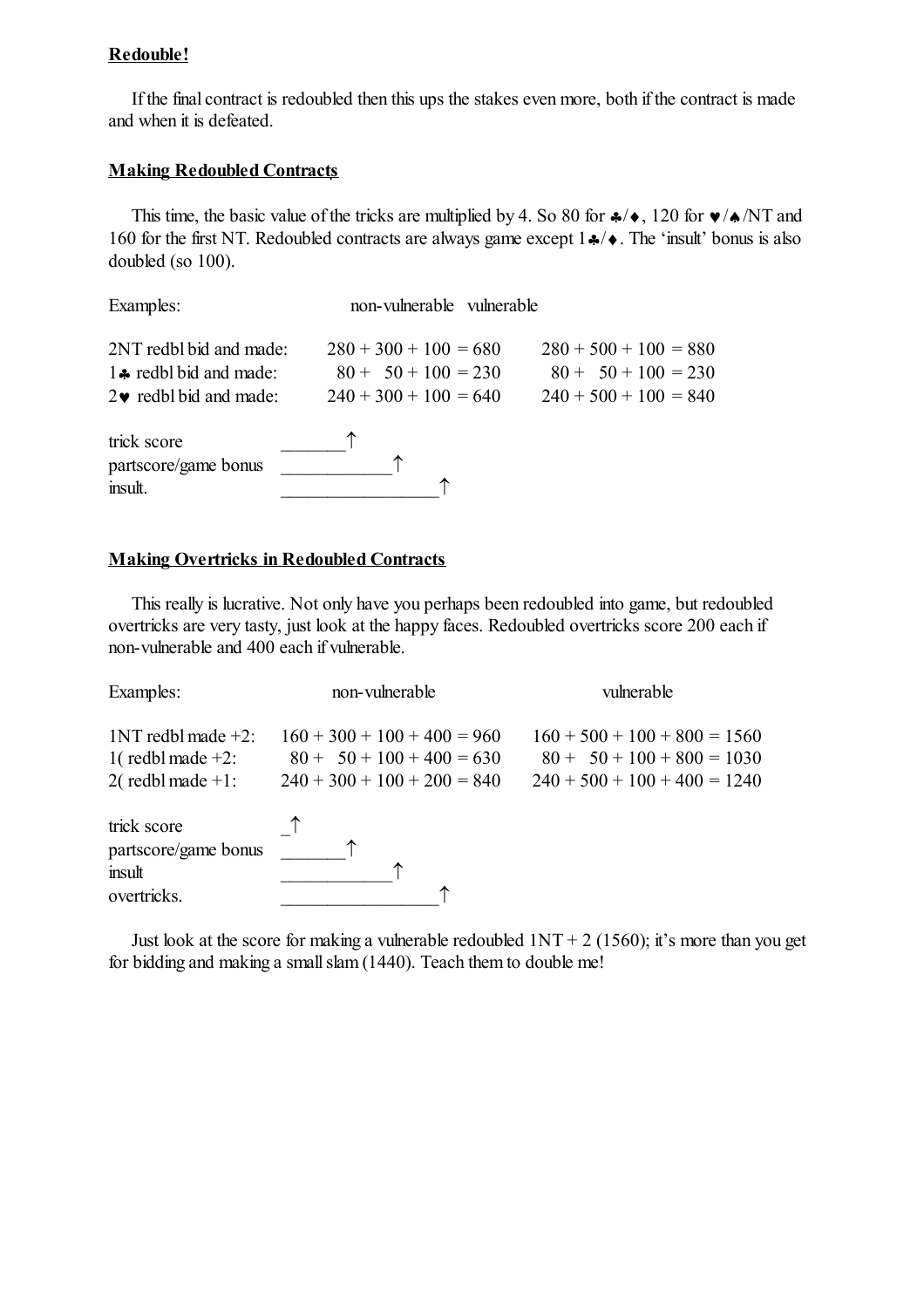### **Going Down ( Redoubled )**

You get what you deserve here – a big minus, very expensive. The scheme is: -

|                                 | non-vulnerable | vulnerable  |
|---------------------------------|----------------|-------------|
| First down trick:               | 200            | 400         |
| 2nd and 3rd down tricks:        | 400 each       | 600 each    |
| 4th and subsequent down tricks: | 600 each       | 600<br>each |

Now you may assume that only novices would go down in redoubled contracts; after all, experts and internationals know what they are doing and would not redouble the penalty for a contract already doubled if they were going down, would they?

This hand is from the 1964 North American championships:-

| Dealer:<br>$\uparrow$ -                          |                 | N-S have a cold $7\vee$ (scoring 2210), and this was bid |                                                                           |                                                        |                                  |                                                                              |                                                                         |  |
|--------------------------------------------------|-----------------|----------------------------------------------------------|---------------------------------------------------------------------------|--------------------------------------------------------|----------------------------------|------------------------------------------------------------------------------|-------------------------------------------------------------------------|--|
| North                                            |                 | $\blacktriangleright$ AKQJ97642                          | at most tables. However, the scoring is such that E-W                     |                                                        |                                  |                                                                              |                                                                         |  |
| Both vul                                         | $\bullet$ 7     |                                                          |                                                                           |                                                        |                                  | have a good save in $7 \triangleleft (5 \text{ down}, -1400)$ . Many South's |                                                                         |  |
|                                                  | $\clubsuit$ KQ5 |                                                          |                                                                           | were unhappy about being unable to play in their grand |                                  |                                                                              |                                                                         |  |
|                                                  |                 |                                                          |                                                                           |                                                        |                                  |                                                                              | slam, and so they bid 7NT. Often doubled and redoubled!                 |  |
| $\triangle$ 10862                                | N               | $\triangle$ AKQ7543                                      | Sometimes, North had cue-bid $\triangle$ 's to show 1 <sup>st</sup> round |                                                        |                                  |                                                                              |                                                                         |  |
| $\blacktriangledown 103$                         | W E             | ♥-                                                       |                                                                           |                                                        |                                  |                                                                              | control or had just bid $7\vee$ to show no $\uparrow$ losers, and South |  |
| $\bullet$ 53                                     | S               | $\bullet$ 94                                             | assumed it was the $Ace - big mistake?$                                   |                                                        |                                  |                                                                              |                                                                         |  |
| $\clubsuit$ J10987                               |                 | 6432                                                     |                                                                           |                                                        |                                  |                                                                              |                                                                         |  |
|                                                  | $\spadesuit$ J9 |                                                          |                                                                           |                                                        | The bidding at two tables was: - |                                                                              |                                                                         |  |
|                                                  | $\bullet$ 85    |                                                          |                                                                           |                                                        |                                  |                                                                              |                                                                         |  |
|                                                  |                 | $\triangle$ AKQJ10862                                    |                                                                           | West                                                   | North                            | East                                                                         | South                                                                   |  |
|                                                  | $\clubsuit$ $A$ |                                                          |                                                                           |                                                        |                                  |                                                                              |                                                                         |  |
|                                                  |                 |                                                          |                                                                           |                                                        | $2\bullet$                       | $2\spadesuit$                                                                | $3\bullet$                                                              |  |
|                                                  |                 | At the first table, a $\bullet$ was led and E-W took     |                                                                           | pass                                                   | 4NT                              | 5A                                                                           | 64                                                                      |  |
|                                                  |                 | The first 7 tricks for a penalty of 4000.                |                                                                           | pass                                                   | $7\bullet$                       | $7 \spadesuit$                                                               | 7NT                                                                     |  |
|                                                  |                 |                                                          |                                                                           | pass                                                   | pass                             | dbl                                                                          | redbl                                                                   |  |
|                                                  |                 | At the 2 <sup>nd</sup> table, West found an ultra subtle |                                                                           | West                                                   | North                            | East                                                                         | South                                                                   |  |
|                                                  |                 | reason for not leading a $\bullet$ and converted the     |                                                                           |                                                        |                                  |                                                                              |                                                                         |  |
| $+4000$ available penalty into $-2980$ . A swing |                 |                                                          |                                                                           | $2 -$                                                  | $3\spadesuit$                    | 4NT                                                                          |                                                                         |  |
| of 6980 points. A record.                        |                 |                                                          |                                                                           | pass                                                   | $6\bullet$                       | pass                                                                         | 7NT                                                                     |  |
|                                                  |                 |                                                          |                                                                           | pass                                                   | pass                             | dbl                                                                          | redbl                                                                   |  |

So all of you up-and-comers out there, do not despair, there's hope for us all if North American Championship contenders can bid like this.

Incidentally, when Blackwood has been used, a jump by responder normally shows a useful void. There are various schemes to also show the number of aces (or key cards).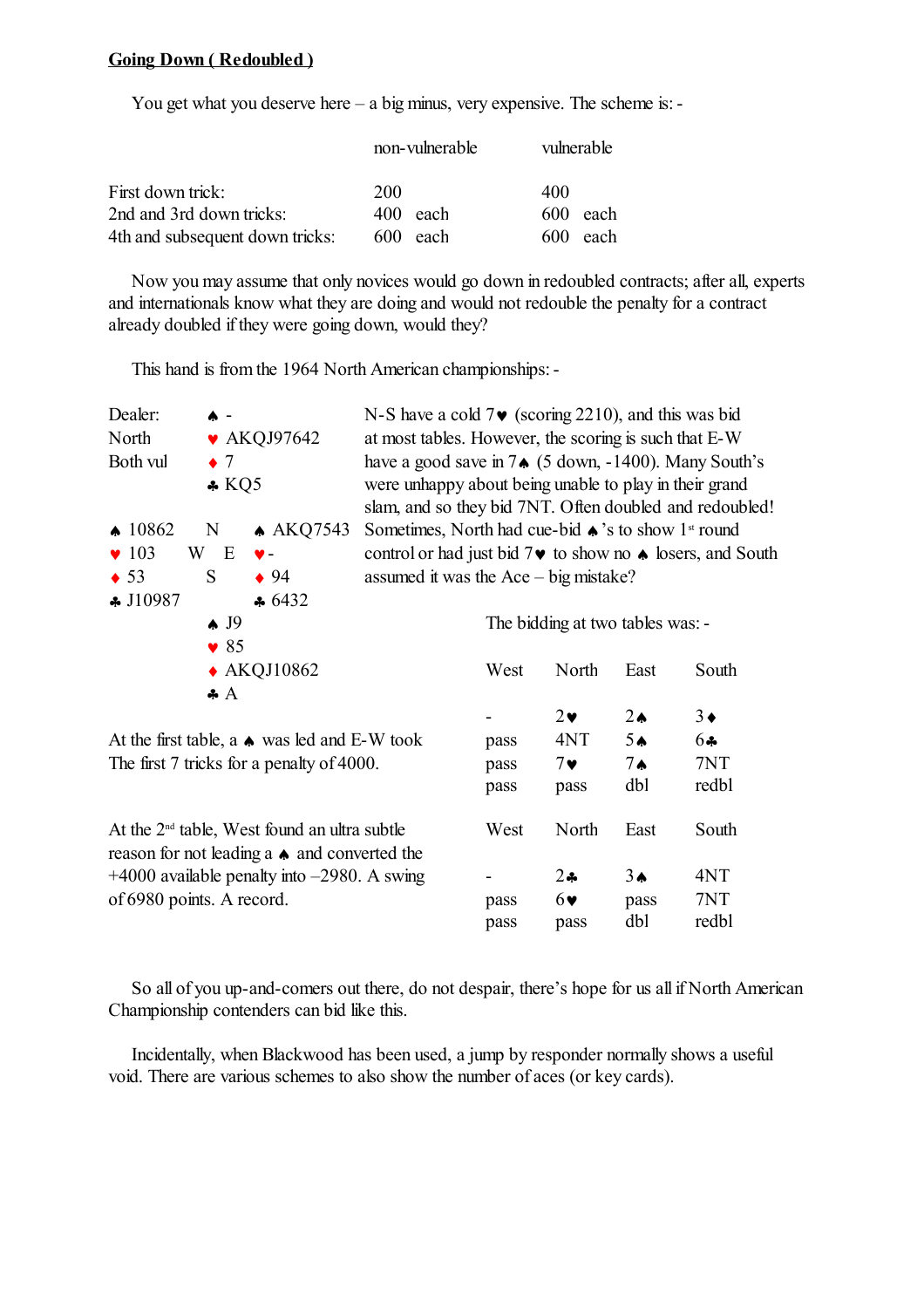## **Sit Out**

If there are an odd number of pairs, then one pair will always sit out for one round. What score do they get? The way that I do it is that they do not simply get an average, but they get an average of what their score is over the complete session. So don't worry, sitting out costs nothing (except the lost pleasure of playing a few boards). There is no need to put anything on the travellers when you sit out (I know what's going on).

### **Passed Out**

I am often asked what score you get for a passed out hand. Obviously zero, but is that good or bad? Just depends upon what the others do. At teams, you get a good score if your team mates go positive. At pairs you get a good score if the majority of players sitting in the other direction go positive. If your opponents have passed out a hand when everybody else makes a positive score with their cards, then you will get a top. Unlike a sit-out, you must complete the traveller whenever a hand is passed out. Put in the pair numbers and simply write 'passed out'.

### **Pairs Movements – Howell or Mitchell?**

With just 1 table, you play rubber bridge (perhaps Chicago). With two tables a teams contest is best. With more tables, you can play multiple teams, but a pairs competition is most common (saves you finding team-mates as good as yourselves!). So, with 3+ tables we usually play pairs; ideally each pair should play each other pair to make things perfectly equal. However, since about 28 boards is the maximum for one session, then this is only practical for 6 or less tables. Hence there are two distinct movement types:

| $3-6$ tables $=$ a Howell, where each pair plays each other pair (sometimes the movement is            |  |
|--------------------------------------------------------------------------------------------------------|--|
| shortened e.g. <sup>3</sup> / <sub>4</sub> Howell). There are Howell movements for 7 and 8 tables, but |  |
| then there is only two boards a round.                                                                 |  |
| $7+$ tables = a Mitchell, where N-S are stationary and only the E-W pairs move.                        |  |

The actual scoring for both Howell and Mitchell movements is the same: matchpoint scoring.

### **Arrow Switching**

Normally when you have a Mitchell movement it is effectively two separate tournaments (North–South's and East–West's). If an overall winner is desired then you can switch the direction ofsome of the boards. The mathematics behind this is somewhat complex, but it works out that about 1 board in 8 should be switched. I occasionally do an arrow switch when there are 7 or 8 tables if I have chosen a Mitchell rather than a Howell. With more  $(9 + \text{tables})$  we can have two winners.

### **Rubbers, Pairs, Matchpoints, Teams, IMPs, Victory points? – What's it all about?**

Suppose you are playing rubber bridge. You and your partner have big hands and you bid a vulnerable 6NT. Your bidding was rather conservative as you made +1. No problem, all you have to do is add up the rubber, a good hand to finish on.

So at rubber bridge a big score is a good score, is this true at pairs and teams?

Not necessarily. With this solid 13 trick hand, you will end up with a bad score at pairs if other pairs bid the grand. Teams (IMP) scoring is somewhat different as it depends upon just one other table. Let's look at pairs and team scoring more closely:-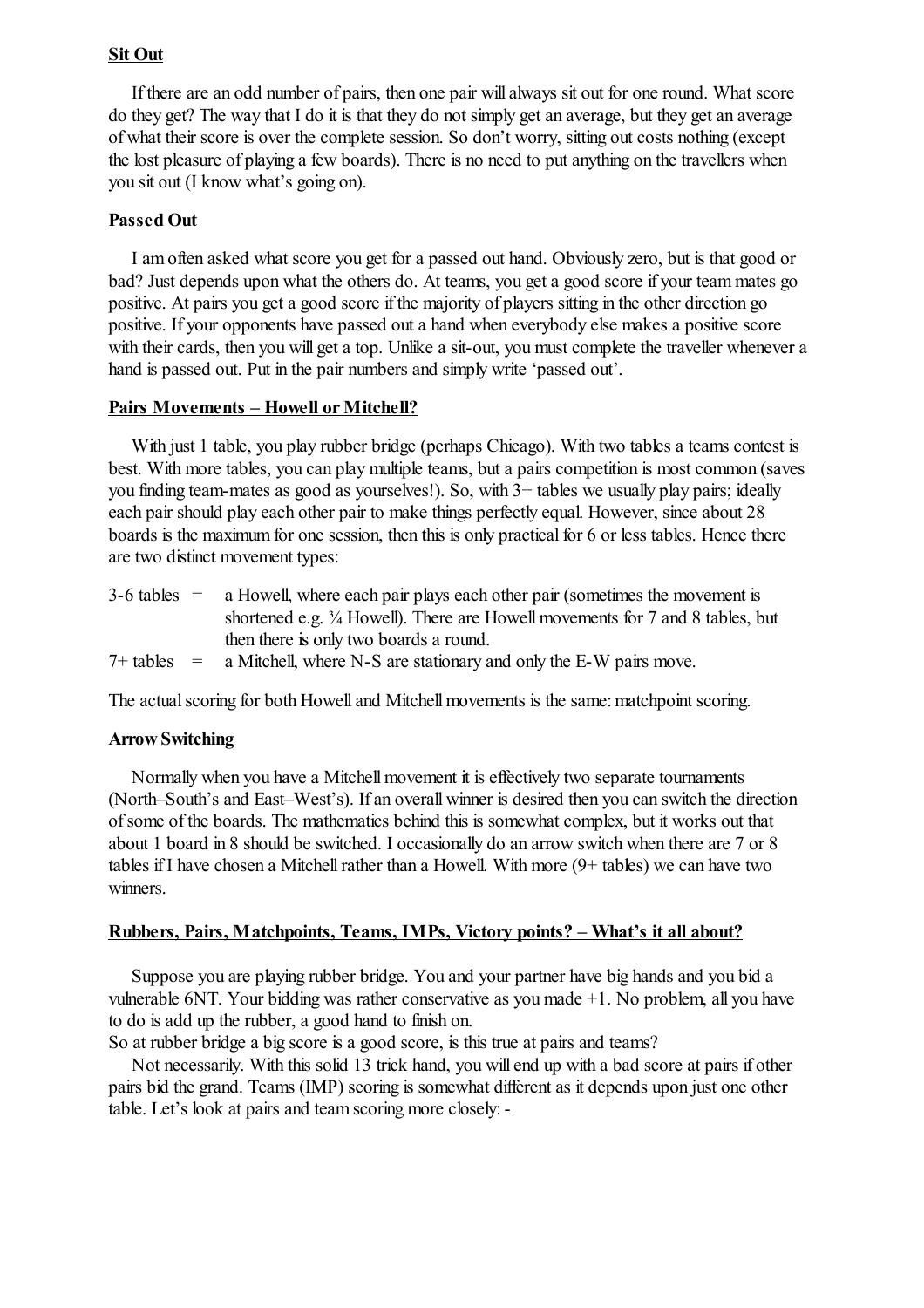### **Matchpoints Scoring (Pairs)**

With matchpoint scoring, your score is compared with the scores obtained by all the other pairs sitting in the same direction. You get two matchpoints for each pair that you beat (and one matchpoint for each tie). It makes no difference how big the scores are or how big the difference. For example, if you bid and make 6NT and everybody else is in 3NT making +2, then you get a top – exactly the same top as you would have got if you had bid just  $3NT$  and made  $+3$ . At matchpoint (pairs scoring) it is not the size of the winning margin that counts – just winning is enough.

| Final    | Dec         | Lead      | Result        | Pair No.       |                | Score |     | Matchpoints  |                  |
|----------|-------------|-----------|---------------|----------------|----------------|-------|-----|--------------|------------------|
| Contract |             |           |               | N/S            | E/W            | N/S   | E/W | N/S          | E/W              |
| 3NT      | N           | <b>AS</b> | $+1$          | $\mathbf{1}$   | $\mathbf{1}$   | 630   |     | 10           | $\overline{2}$   |
| 6NT      | $\mathbf N$ | <b>AS</b> | $\mathcal{C}$ | $\overline{2}$ | 3              | 1440  |     | 12           | $\boldsymbol{0}$ |
| 2NT      | S           | 2C        | $+2$          | 3              | 5              | 180   |     | 6            | 6                |
| pass out |             |           |               | $\overline{4}$ | $\overline{7}$ |       |     | 4            | 8                |
| 3H       | E           | <b>KD</b> | $-3$          | 5              | 2              | 500   |     | 8            | 4                |
| 4NT      | S           | 6H        | $-1$          | 6              | 4              |       | 100 | $\mathbf{1}$ | 11               |
| 5NT      | N           | 7C        | $-1$          | 6              | $\tau$         |       | 100 | $\mathbf{1}$ | 11               |
|          |             |           |               |                |                |       |     |              |                  |

Let's have an example of a completed traveller after it's been scored: -

Total  $42$   $42$ 

This example is a 7 table Mitchell. N-S were vulnerable and E-W not. North 2 had a good game, but would have got the same matchpoints if they had bid just game and made the same 12 tricks  $(+ 690) = 12$  matchpoints for an undisputed top. A clear top is always 2 x the total of other pairs in your direction, so in this  $2 \times 6 = 12$ . The pairs that passed out do not get an average, they get an above average score if the others in their direction did poorly. So an above average for E-W pair 7 for just passing. E-W pair 4 and N-S pair 7 shared the E-W top, so they get 11 each. The last round was arrow switched, that is no problem, the scorer knows which pair 6 and 7 are N-S or E-W etc. The total No. of matchpoints in a given direction is n x (n-1), where n is the number of pairs. In this case,  $7 \times (7-1) = 42$ . Each competing pair share  $2 \times (n-1)$  matchpoints, so in this case,  $2 \times 6 = 12$ .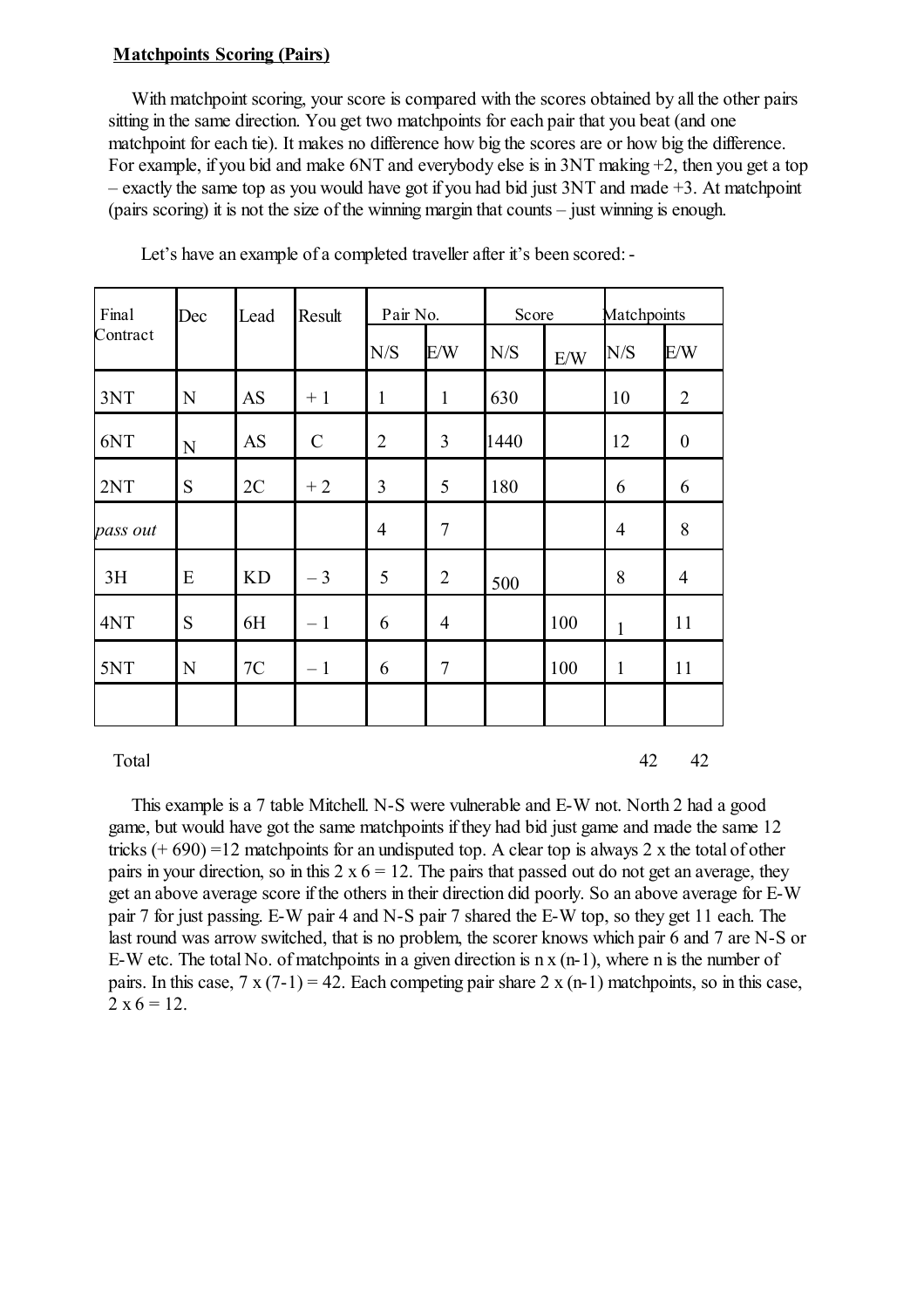## **Averages**

Sometimes a board cannot be played and needs to be averaged. For, example, suppose that E-W pair two came to table 5 and were about to play this board. A drunken kibitzer passes by, reels into East and all his cards end up face up face-up on the table. Some directors may rule differently here, I would say to average the board. But when I say average the board, I do not mean give each pair ½ of the matchpoints (in this case 6 each). In these cases where a board cannot be played and I do not wish to penalise either side then I give both parties an average of what their score is on the day.

The board, however, is played one less time and that affects the scores for everybody else. What we do is assume that every pair would have tied with the score or the pair that could not play the board. So in a 7 table movement, the top is now just 11 and a bottom is 1. Taking the previous example, if the board was not played at table 5 then the revised score sheet would become:-

| Final<br>Contract | Dec | Lead      | Result        | Pair No.       |                | Score            |     | Matchpoints    |              |
|-------------------|-----|-----------|---------------|----------------|----------------|------------------|-----|----------------|--------------|
|                   |     |           |               | N/S            | E/W            | N/S              | E/W | N/S            | E/W          |
| 3NT               | N   | AS        | $+1$          | $\mathbf{1}$   | $\mathbf{1}$   | 630              |     | 9              | 3            |
| 6NT               | N   | <b>AS</b> | $\mathcal{C}$ | $\overline{2}$ | 3              | 1440             |     | 11             | $\mathbf{1}$ |
| 2NT               | S   | 2C        | $+2$          | 3              | 5              | 180              |     | $\overline{7}$ | 5            |
| passed            | out |           |               | 4              | $\tau$         | $\boldsymbol{0}$ |     | 5              | $\tau$       |
| 4NT               | S   | 6H        | $-1$          | 6              | $\overline{4}$ |                  | 100 | $\overline{2}$ | 10           |
| 5NT               | N   | 7C        | $-1$          | 6              | $\tau$         |                  | 100 | $\overline{2}$ | 10           |
|                   |     |           |               |                |                |                  |     |                |              |
|                   |     |           |               |                |                |                  |     |                |              |

Total 36 36 36

When I come to award the matchpoints for this board, I see that it has been played one less time than usual. I apply the rules set about above, so the top is now 11 and the bottom is one. The pairs that did not play the board get no score. No problem, that means that they effectively get their average for the board when I come to work out the %'s on the final result sheet.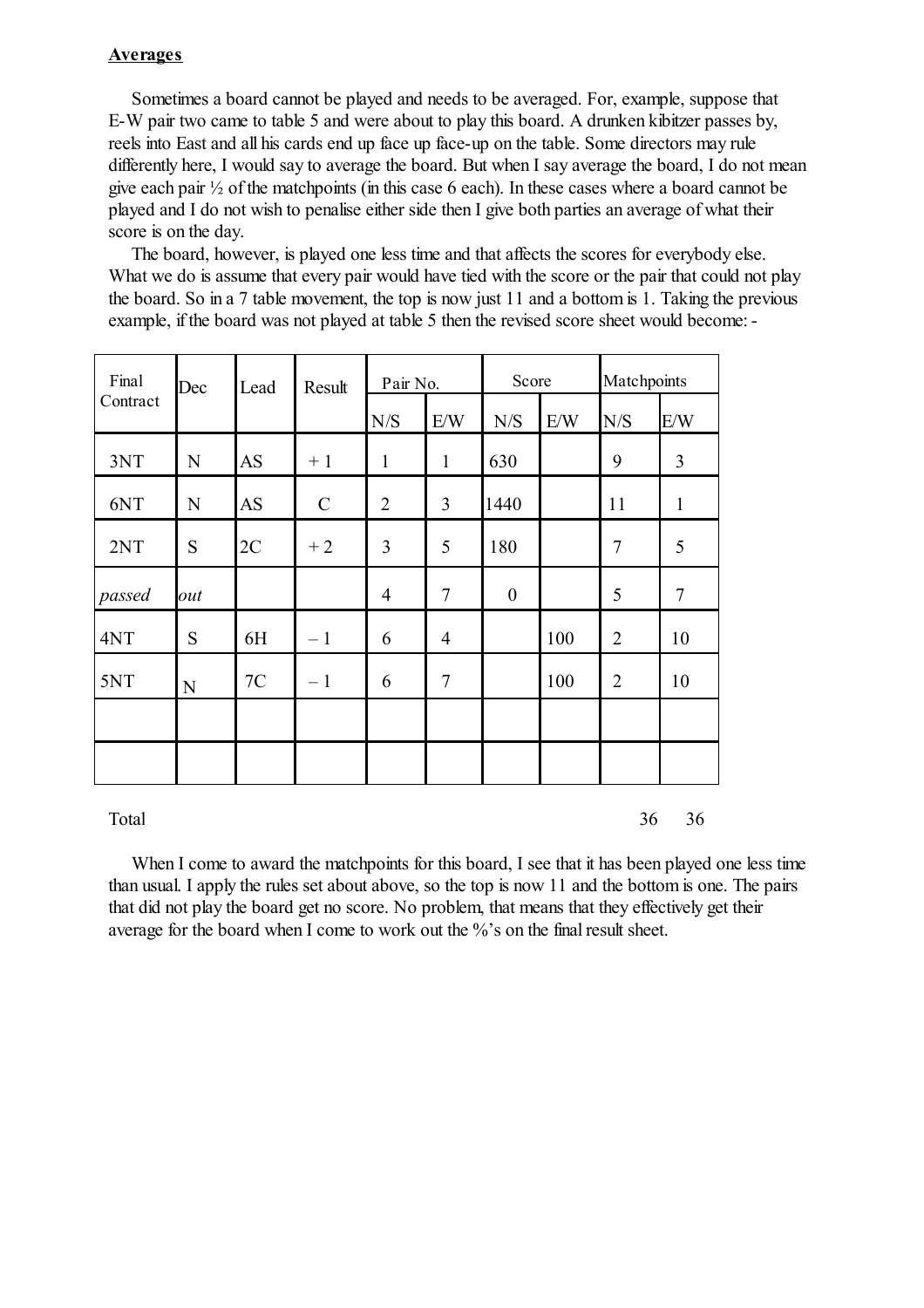### **Adjusted Scores**

Now the rules of bridge cover infractions such as revokes etc. But what if you cannot play a board through no fault of your own? The rules say that you get 60%. Seems a bit random to me. Maybe your average for the session is above 60%? I know it's not your fault, but I see no reason why you should be awarded some arbitrary score. With me scoring, you get your average for the session. But suppose somebody is at fault, perhaps they pull their cards out of the wallet and they all fall on the table in full view. Obviously this pair should perhaps be penalised. I would maybe give them an average minus. But by my method that is not 40% (perhaps their average for the session was 35%!). They would get a point or so deducted from their total and get *their* average for the board. And the non-offending party? Again, I see no reason to give them more than their average (it is not fair to other competitors).

Now my opinions here may not be mainstream, but that's the way I do it. Computer scoring programs probably could not cope, 'luckily' my scoring machine is inside my head.

### **IMP scoring (teams)**

At teams, it is somewhat different. There are two tables and your team-mates are at the other table in the other direction. After the contest, the scores are compared but it is not simply winning a board or not that counts, the margin of the win is significant. On each board, you may win up to 24 IMPs (International Master Points), these are assigned on a sliding scale; typically a game swing (you bid and make game while they go down at the other table) would yeald 10-12 IMPs, depending upon vulnerability. So teams is different from pairs – bid reasonable games, avoid big penalties.

Suppose that you open a horrid pre-empt. You get doubled and go for –1400 (minus 5 doubled, vul). Pretty bad, but just a bottom at pairs; at teams it is a disaster, even if game was on the other way, you will lose upwards of 13 IMPs, could be enough to lose a match. At teams, size does matter.

So, the winners of a teams match is decided by IMPs. You win the match if you finish with more IMPs than your opponent. In a large competition there may be a large number of teams playing a number ofsuch matches. The results of each encounter are then converted into VPs (Victory Points) in order to establish an overall winner of the competition. This conversion to VPs limits the effect of an enormous IMP victory and awards the losers a score in more closely fought matches.

| Table 1:    |                | International Match Points (IMPs) |             |               |             |
|-------------|----------------|-----------------------------------|-------------|---------------|-------------|
| Net score   | <b>IMPs</b>    | Net score                         | <b>IMPs</b> | Net score     | <b>IMPs</b> |
| $0 - 10$    | 0              | $320 - 360$                       | 8           | $1300 - 1490$ | 16          |
| $20 - 40$   |                | $370 - 420$                       | 9           | $1500 - 1740$ | 17          |
| $50 - 80$   | $\overline{2}$ | $430 - 490$                       | 10          | $1750 - 1990$ | 18          |
| $90 - 120$  | 3              | $500 - 590$                       | 11          | $2000 - 2240$ | 19          |
| 130 - 160   | 4              | $600 - 740$                       | 12          | $2250 - 2490$ | 20          |
| $170 - 210$ | 5              | 750 - 890                         | 13          | $2500 - 2990$ | 21          |
| $220 - 260$ | 6              | $900 - 1090$                      | 14          | $3000 - 3490$ | 22          |
| $270 - 310$ |                | $1100 - 1290$                     | 15          | $3500 - 3990$ | 23          |
|             |                |                                   |             | $4000 +$      | 24          |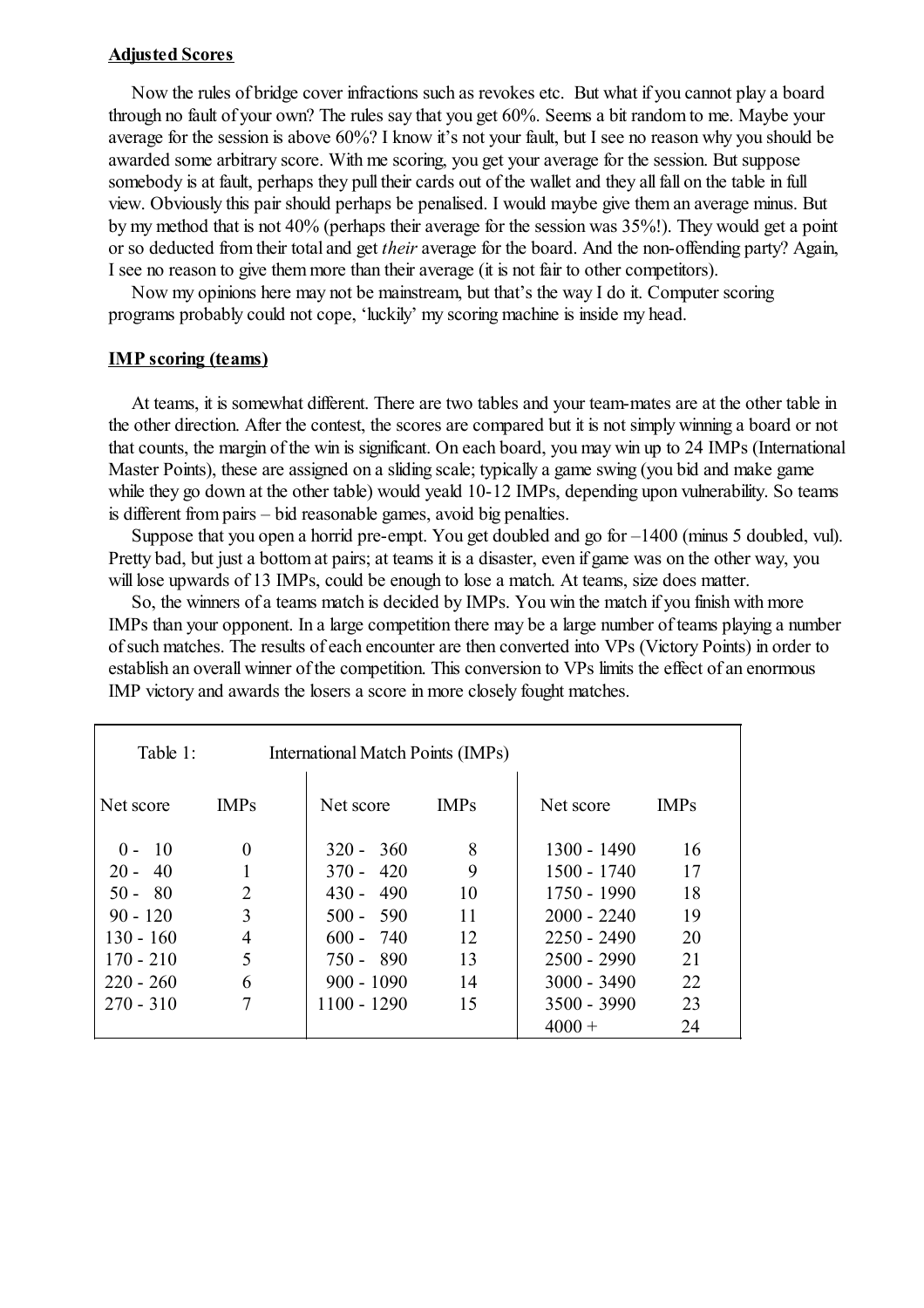| Table 2:                                               |                                                               | Victory Points (VPs)                                          |                                                           |                                                                         |                                                                      |
|--------------------------------------------------------|---------------------------------------------------------------|---------------------------------------------------------------|-----------------------------------------------------------|-------------------------------------------------------------------------|----------------------------------------------------------------------|
| Net IMPs                                               | <b>VPs</b>                                                    | Net IMPs                                                      | <b>VPs</b>                                                | Net IMPs                                                                | <b>VPs</b>                                                           |
| $0 - 1$<br>$2 - 5$<br>$6 - 8$<br>$9 - 11$<br>$12 - 14$ | $15 - 15$<br>$16 - 14$<br>$17 - 13$<br>$18 - 12$<br>$19 - 11$ | $15 - 17$<br>$18 - 20$<br>$21 - 23$<br>$24 - 26$<br>$27 - 29$ | $20 - 10$<br>$21 - 9$<br>$22 - 8$<br>$23 - 7$<br>$24 - 6$ | $30 - 33$<br>$34 - 37$<br>$38 - 41$<br>$42 - 45$<br>$46 - 50$<br>$50 +$ | $25 - 5$<br>$25 - 4$<br>$25 - 3$<br>$25 - 2$<br>$25 - 1$<br>$25 - 0$ |

In competitions with more than one match, the winning margin of IMPs is converted into victory points:-

For example, say you won your match by 57 Imps to 13. This is a difference of 44 IMPs and would translate into a  $25 - 2$  victory. There are a few variations of this VP scale and with some it is possible to actually get a negative score if you were thrashed. The above example is more kind.

### **The IMP score sheet**

Not only is teams my preferred form of bridge, but it involves less work for the director (me). There are no travellers, just a sheet that is filled out by both teams at both tables. Here we have a completed example from an 8 board match: -: -

|                |                     |           |               |        |                |                     | <b>IMPs</b>    |                 |  |
|----------------|---------------------|-----------|---------------|--------|----------------|---------------------|----------------|-----------------|--|
| Board<br>No.   | Final<br><b>Bid</b> | Dec.      | Result        | Score  | Other<br>Table | <b>Net</b><br>Score | $^{+}$         | $\qquad \qquad$ |  |
| $\mathbf{1}$   | 1NT                 | S         | $-1$          | $-50$  | $+50$          | $\mathbf{0}$        |                |                 |  |
| 2              | 5S                  | ${\bf N}$ | $-2$          | $-200$ | $+800$         | $+600$              | 12             |                 |  |
| 3              | 1S                  | S         | $+1$          | $+110$ | $-140$         | $-30$               |                | $\mathbf{1}$    |  |
| $\overline{4}$ | 2S                  | S         | $\mathcal{C}$ | $+110$ | $-110$         | $\mathbf{0}$        |                |                 |  |
| 5              | 4H                  | E         | $\mathcal{C}$ | $-420$ | $+480$         | $+60$               | $\overline{2}$ |                 |  |
| 6              | 5D                  | E         | $+2$          | $-640$ | $+1460$        | $+820$              | 13             |                 |  |
| $\overline{7}$ | 2D                  | W         | $\mathcal{C}$ | $-90$  | $+200$         | $+110$              | $\overline{3}$ |                 |  |
| 8              | 3NT                 | S         | $+3$          | $-490$ | $+920$         | $+430$              | 10             |                 |  |

While you are playing, you fill in the first 5 columns (Board No.  $\rightarrow$  Score) at the end of each hand. After completion of all the boards you agree the score column with opponents and then compare your results with your team-mates. Your team-mates 'score' goes into your 'other table' column, the difference goes in the 'Net score' and the IMPs are determined from Table 1.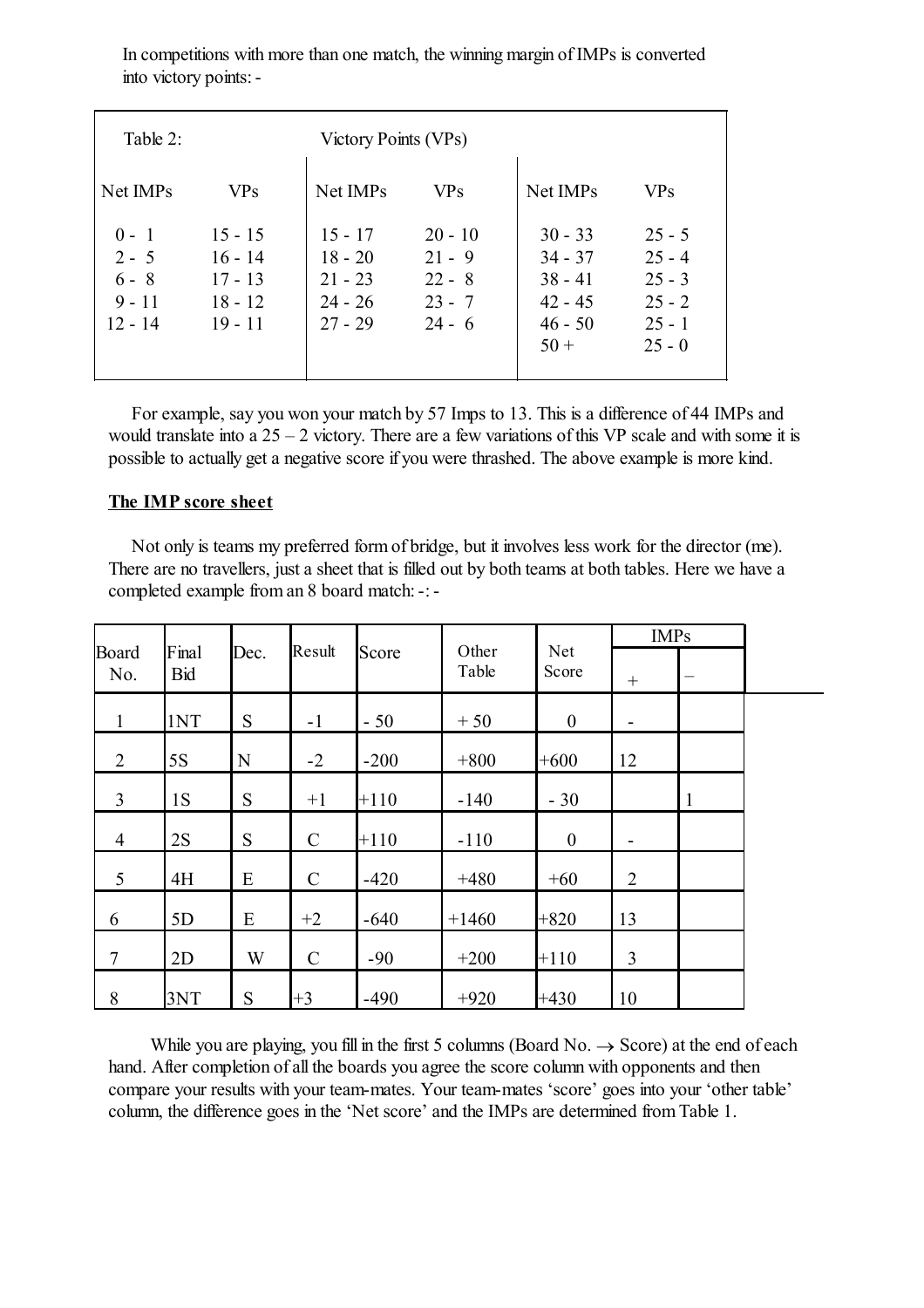Add up the IMPs (in this case 40-1) and confirm with the opponents. So you have won this match by 39 IMPs. If it is a multiple teams event, then this result is usually converted into VPs via Table 2. So a 39 IMP wind would be a final 25-3 victory. Your team has earned a maximum 25 VPs, good stuff.

So, that's wrapped up the scoring for now; let's see the implication of knowing the scoring and how it may affect your bidding or play.

## **Vulnerable!**

When you are vulnerable, a down trick costs 100. If you are doubled, then a down trick is 200, this is very significant at pairs because if the opponents can only make a partscore then just one down doubled and vulnerable (or two down if undoubled) will give you a bottom. So vulnerable overcalls and pre-empts need to be sounder than when non-vulnerable. A good guideline is the rule of two, three and four:-

## **The Rule of Two and Three (and Four)**

Culbertson's rule of two and three (and four) is a guide as to what level to bid if you decide to pre-empt. You assume that the opponents can make game and that you will be doubled. Another assumption is that partner can produce one trick (funny how mine rarely do). Anyway, these assumptions all boil down to this general rule: -

| The Rule of Two      | When pre-empter's side is vulnerable and the opposition are not, then the rule of<br>two applies. Pre-empter should be within two tricks |
|----------------------|------------------------------------------------------------------------------------------------------------------------------------------|
| $\triangle$ KQJ10976 | of his contract. For example, you pre-empt 3. and are doubled.                                                                           |
| $\bullet$ 3          | This hand contains 7 playing trick and so conforms with the rule of                                                                      |
| $\triangle$ A75      | two. What happens? Partner's dummy contributes one trick and so                                                                          |
| $-87$                | you make a total of eight, one down, -200 (doubled, vulnerable).                                                                         |
|                      | A good save against the opponent's non-vul game (420).                                                                                   |
| The Rule of Three    | This applies when the vulnerability is equal; either both vulnerable                                                                     |
|                      | or both non-vulnerable. This hand is a $3\bullet$ opener under these                                                                     |
| $\triangle$ QJ109764 | circumstances, it contains 6 playing tricks, i.e. 3 short of the $3\spadesuit$                                                           |
| $\bullet$ 3          | contract. And if you end up doubled? With partner's expected trick                                                                       |
| $\triangle$ A75      | you go down two. So 300 or 500 away as opposed to the 420 or 620                                                                         |
| $-87$                | that the opponents would have got for their game.                                                                                        |
| The Rule of Four     | Now with favourable vulnerability (us non-vul with vul opponents)                                                                        |
|                      | then anything goes! You can afford to go three down so we have                                                                           |
| $\triangle$ QJ109764 | the rule of four. Many of you would frown upon a $3\spadesuit$ opener on                                                                 |
| $\bullet$ 3          | just 3 points. 'points smoints!' If you play in 3. doubled then you                                                                      |
| $\bullet$ 752        | make just 6 tricks (including partner's hoped for trick) and you go                                                                      |
| $-87$                | minus three (-500) as opposed to the opponents 620 for their vulnerable game.                                                            |
|                      | And what if partner does not have a trick? Then obviously the opponents have<br>missed a slam.                                           |

Now this is just a very briefsummary of how the scoring (and vulnerability) affects your pre-empts (it applies to all opening pre-empts and to pre-emptive overcalls). There are other major factors (especially position at the table), but that is another story for another book.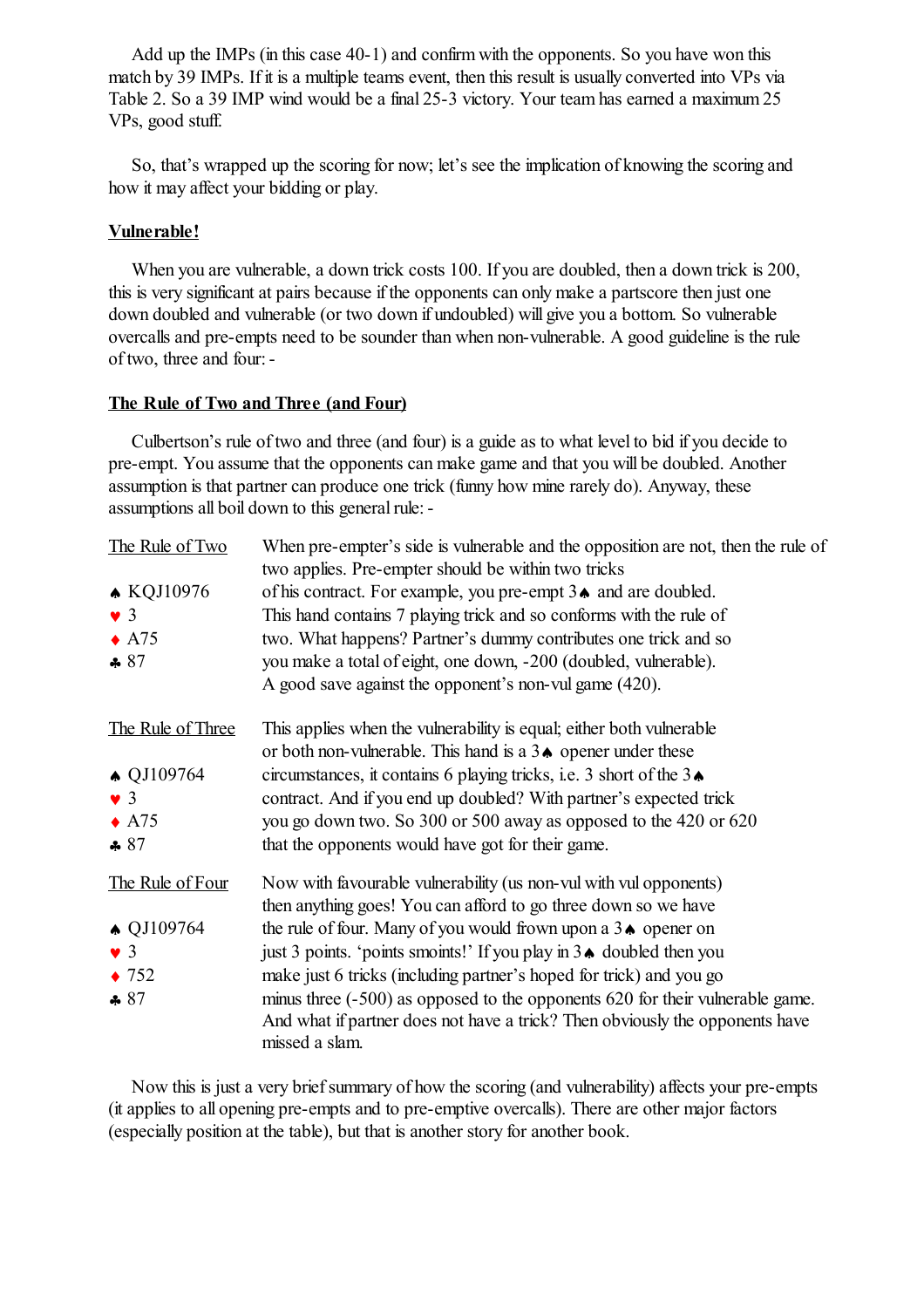## **Tactics at Teams**

Is there a difference in the play (and biding) if you are playing teams or pairs? Basically, good sensible bridge usually prevails, but there are a few differences. Getting a plus score is good, and if you make say  $2\bullet$  at your table but the opposition make  $2\bullet$  at the other table than you will lose 20 pts (1) IMP) – insignificant, making the contract is all important.

Partner You

| $\triangle$ AK985 | ╶╿♦   | I Ѧ      | What is your bid? The known 4-4 fit is safer than the 5-2                             |
|-------------------|-------|----------|---------------------------------------------------------------------------------------|
| $\bullet$ 6       | 1NT - | $\gamma$ | or 5-3 $\triangle$ fit. At pairs the extra 20 points for making 2 $\triangle$ is      |
| $\triangle$ O1072 |       |          | probably worth the risk. So, at pairs bid $2\spadesuit$ , at IMPs bid $2\spadesuit$ . |
| .072              |       |          |                                                                                       |

 $-9/2$ 

### **Bidding Dubious Games at IMPs (Teams)**

Now you may well have heard Chuck saying to bid 40% games at teams when red (vulnerable), whereas a game at pairs should be better than 50%. Non-vul games are about an even bet. Why is that?

First, let's consider a non-vul 3NT. If there are only 8 tricks and you bid game, then that is –50. If they bid just 2NT at the other table they get +120. So a swing of 170 or 5 IMPs. But what if 9 tricks are made? This time you get  $+400$  and at the other table the opponents get  $+150$ . A swing of  $+250$  or 6 IMPs. So virtually nothing in it; bearing in mind that extra tricks score just +30 whereas more down tricks are –50 them the odds are just about even.

So, the same situation (you bid 3NT, only 2NT at the other table) but vulnerable this time. If there are just 8 tricks then you lose  $-100$  and they get  $+120$ , so a swing of  $-220$  or 6 IMPs. If 9 tricks are made, then you get +600 as opposed to the 150 that opponent's get at the other table, so a swing of 450 or 10 IMPs. So when vulnerable, the odds are 10-6 in your favour. This translates into 'go for 40% or better vulnerable games'.

Let's have an example of how this may affect your bidding: -

| You |
|-----|
|     |

| $\triangle$ A105          | pass | $\mathbf{A}$ | What is your bid? No precise mathematics here, but a |
|---------------------------|------|--------------|------------------------------------------------------|
| $\bullet$ K <sub>85</sub> | 2NT  |              | borderline game. Pass at matchpoints (pairs). And at |
| $\triangle$ K72           |      |              | teams? Bid 3NT if vulnerable, pass if not.           |
| $\clubsuit$ QJ102         |      |              |                                                      |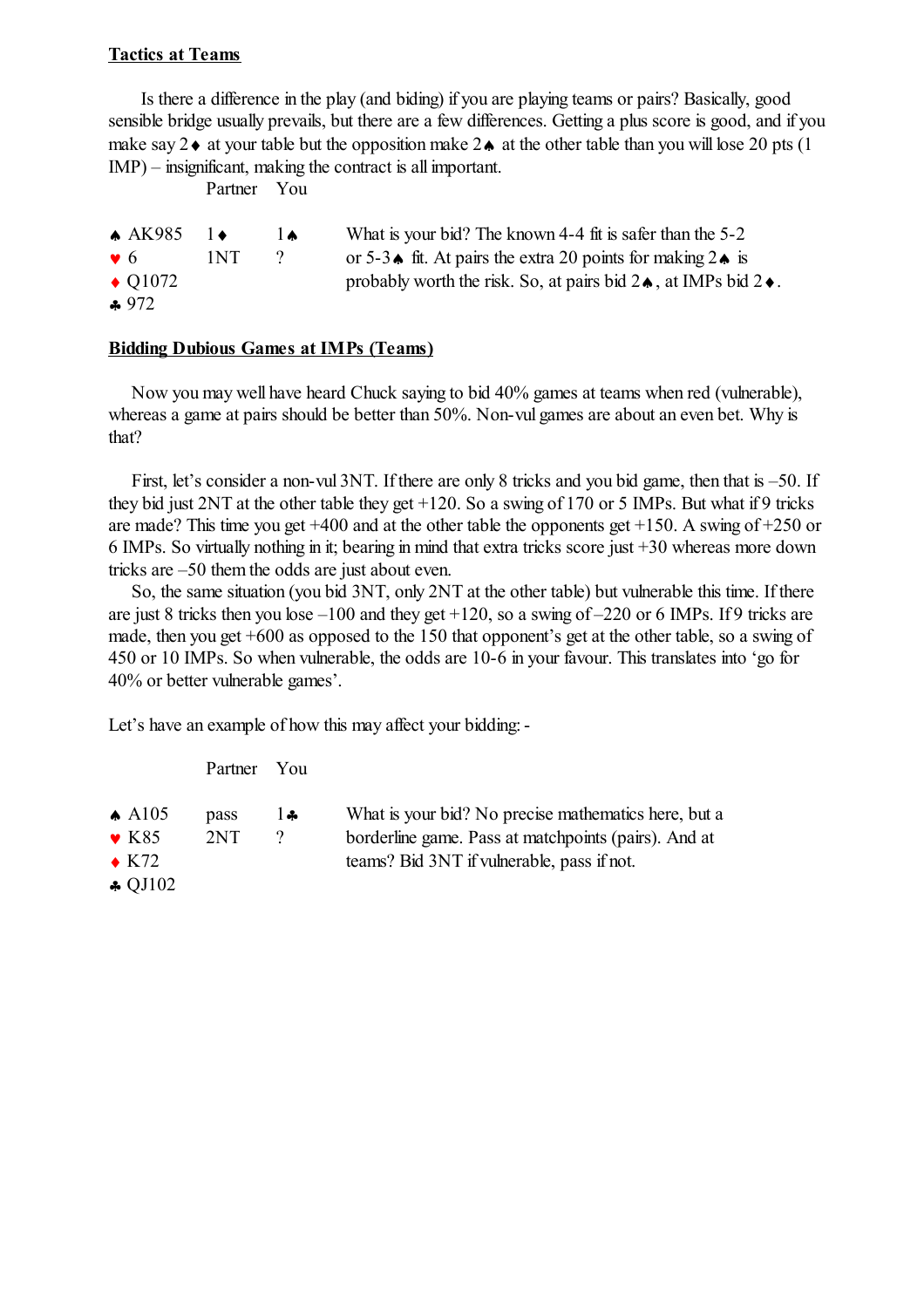# **Play of the Hand – Overtricks?**

One very important factor is overtricks; at pairs they are very important, at teams they are fairly insignificant – making the contract is all important. So what about the play? At teams, caution prevails.

| West         | East             | You are East and declarer in 3NT and win the opening $\triangle$ lead.           |
|--------------|------------------|----------------------------------------------------------------------------------|
|              |                  | What now? Thanks to the fortunate $\triangle$ lead, you now can see 10           |
| $\bullet$ 86 | $\triangle$ AQ3  | tricks, so cash them? This is the way to play the hand at pairs $-$              |
| $\bullet$ 62 | $\bullet$ QJ98   | you got a good lead and 10 tricks should give an above average                   |
| $\bullet$ 63 | $\triangle$ A985 | score. But what if you are playing teams? If you try you cash                    |
| $*$ AKQ9876  | 32               | the $\clubsuit$ 's and they happen to split 4-0, then you are going down. Making |
|              |                  | the contract is all important, overtricks are not. A 4-0                         |

break is about 10%, you are risking 1 IMP against 12. At teams you should duck a  $\clubsuit$  and take the nine sure tricks. Team-mates are not usually impressed when you go down in search of an overtrick. Also, of course, you have no idea if the opponents are in the same contract. People have been known to play hands like this in  $5\clubsuit$  (or even a partscore), in which case looking for an overtrick is sheer folly if the opponents are in a partscore or going down in an inferior contract at the other table.

At IMPs, make the contract safe before messing about.

# **Bid a Vulnerable 3NT or Double Opponents?**

- $\triangle Q106$  You pick up this hand. Partner has opened  $1 \triangleleft$ . You obviously bid 3NT
- Q94 (either directly or not, depending on your methods). Anyway, 3NT is where
- A83 you want to play if partner has a normal opening. But what if RHO overcalls
- AJ85 1NT (15-18)? You are vulnerable and opponents are not. Do you still bid 3NT?

The 1NT overcall promises 15-18 points. Partner has opened, usually 12+, and you have a balanced 13 points. Should be enough for 3NT, so bid it? Looks like overcaller has a minimum 15 points. Let's have a look at our newly acquired knowledge of scoring. We are vulnerable, they are not. If we make 9 tricks in 3NT bid by us, then we get +600. If we double them in 1NT and make the same 9 tricks, then we set them 3 tricks, only 500 since they are non-vulnerable. So should we bid the game for the extra 100 points?

Of course you should? - but only if you can see through the backs of the cards and know *for sure* that your side is making *exactly* 9 tricks, no more, no less!! Now anything is possible, and not even Tony Forrester, Hans or Chuck can accurately predict that you will make *exactly* 9 tricks, so let's study the scores for making 7,8,9, 10 or 11 tricks. How does a (penalty) double of their 1NT compare with playing in 3NT our way? The score shown is our score: -

| Tricks made (our way) 3NT bid by us |                       |        | <b>INT</b> doubled played by them |         |
|-------------------------------------|-----------------------|--------|-----------------------------------|---------|
| 7                                   | minus 2, so $-200$    |        | $minus 1$ , so                    | $+100$  |
| 8                                   | minus $1$ , so $-100$ |        | $minus 2$ , so                    | $+300$  |
| 9                                   | contract, so $+600$   |        | $minus 3$ , so                    | $+500$  |
| 10                                  | plus 1, so            | $+630$ | $minus 4$ , so                    | $+800$  |
| 11                                  | plus $2$ , so         | $+660$ | $minus 5$ , so                    | $+1100$ |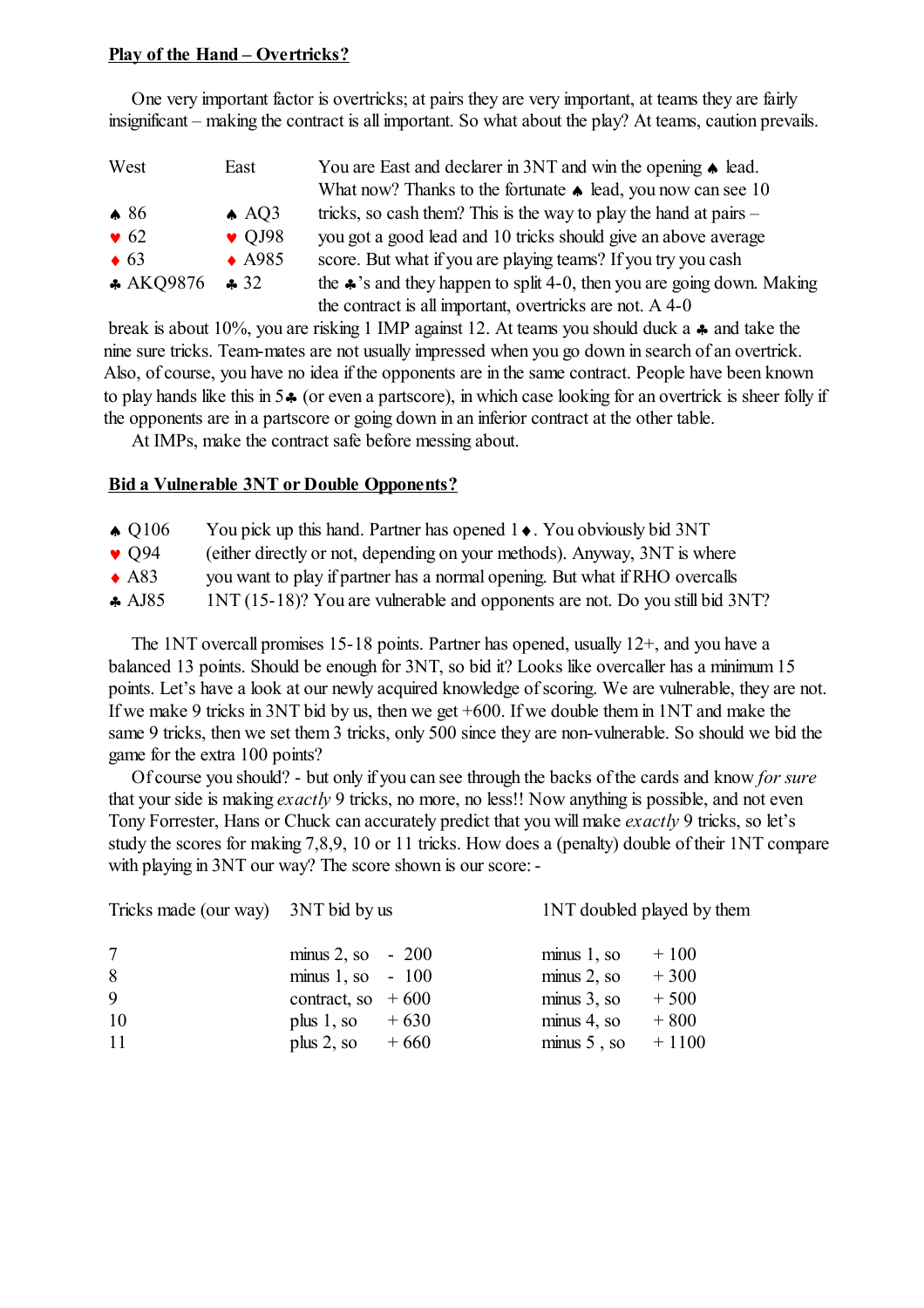As you can see, double is certainly the % action as it only (marginally) loses if *exactly* 9 tricks are made.

| Another auction that I have witnessed on more than one occasion is: - | W. | N                   |  |
|-----------------------------------------------------------------------|----|---------------------|--|
| where the 2NT bid was meant to be invitational (11 points).           |    |                     |  |
| East should, of course, double for penalties.                         |    | $1 \bullet$ 1NT 2NT |  |

### **Grand Slam? Small Slam? – What are the odds?**

Anybody can bid a slam, that is easy. The tricky part is bidding good slams and staying out of poor ones. But what constitutes a good slam? Is 50% (say on a finesse) good enough?

First of all, we have to look at the mathematics. If you bid and make a slam, then you not only get the points that you would have earned for bidding just game, but you also get the slam bonus. So you have to weigh up the potential profit (the slam bonus) against the loss if the slam fails - you lose not only the penalty for going down, but also the game points and game bonus that you would have made by bidding and making game. In all of the following cases, we assume that the slam will either make or go one down. For simplicity, we will consider a major suit slam, the difference for minor suits or no trumps is insignificant.

Let's look at small slams first. As the chart shows, in the long run it evens out. The maths are such that it's up to you whether to bid 50% smallslams.

|                  | Non-vulnerable       |                      |                      | Vulnerable           |  |
|------------------|----------------------|----------------------|----------------------|----------------------|--|
| tricks<br>made   | We bid $4\spadesuit$ | We bid $6\spadesuit$ | We bid $4\spadesuit$ | We bid $6\spadesuit$ |  |
| 11               | $+450$               | $-50$                | $+650$               | $-100$               |  |
| 12               | $+480$               | $+980$               | $+680$               | $+1430$              |  |
| average<br>score | $+465$               | $+465$               | $+665$               | $+665$               |  |

### **Chart 1 – Should we bid small slams?**

With Grand slams, however, it is a completely different story because if you go down then you lose not only the points that you would have got for game, but you also lose the smallslam bonus. As can be seem from the charts, you will lose if you bid 50% grand slams. Basically, you are wagering the increased slam bonus against all the points that you would have won for the small slam. Grand slams should only be bid if there is a very low likelihood of going down (such as a 4-0 break  $-10\%$ ).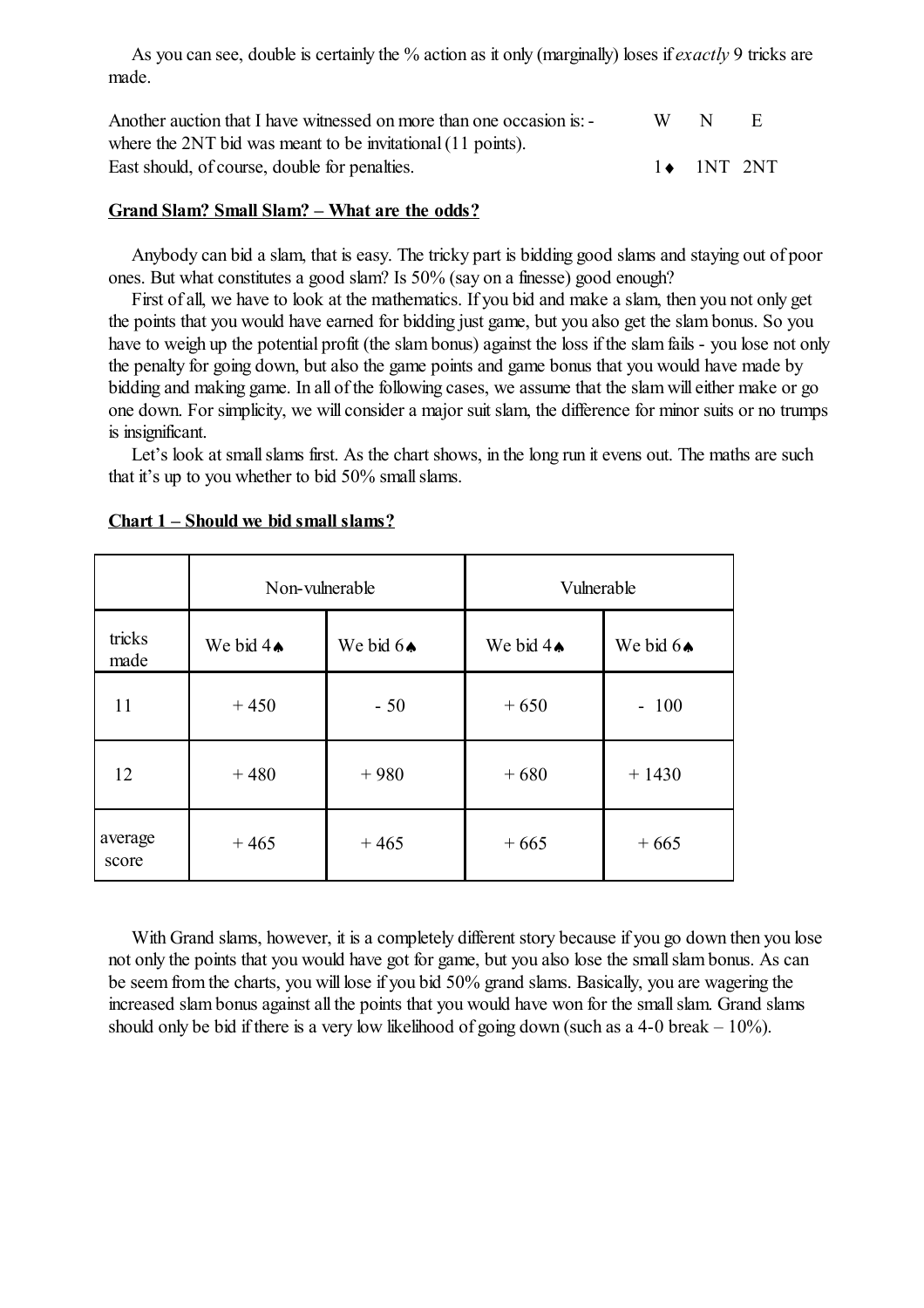| $Char 2 – Should we bid grand slams?$ |  |  |  |
|---------------------------------------|--|--|--|
|                                       |  |  |  |

|                  | Non-vulnerable       |           | Vulnerable            |                      |
|------------------|----------------------|-----------|-----------------------|----------------------|
| tricks<br>made   | We bid $6\spadesuit$ | We bid 7. | We bid $6 \spadesuit$ | We bid $7\spadesuit$ |
| 12               | 980<br>$^{+}$        | $-50$     | $+1430$               | $-100$               |
| 13               | $+1010$              | $+1510$   | $+1460$               | $+2210$              |
| average<br>score | $+995$               | $+730$    | $+1445$               | $+1055$              |

# **Five or Seven!**

Having said that dodgy grand slams are usually a bad bet, there is one exception. The so called 5 or 7 hand. Consider this example:-

| $\triangle$ AQJ76 $\triangle$ 1098 |                    | 6. is a very poor contract on these cards. You should                                        |
|------------------------------------|--------------------|----------------------------------------------------------------------------------------------|
| $\bullet$ 86 $\bullet$ A32         |                    | either be in 4 $\triangle$ or 7 $\triangle$ ! You get a $\triangledown$ lead and make either |
| $\triangle$ AKO $\triangle$ 87     |                    | 13 or 11 tricks, depending on the position of the $\triangle K$ .                            |
| $-954$                             | $\triangle$ AKQJ10 | So which contract is actually superior? Let's do the maths:                                  |

|                  |                         | Non-vulnerable |                       |                          | Vulnerable   |                          |
|------------------|-------------------------|----------------|-----------------------|--------------------------|--------------|--------------------------|
| tricks<br>made   | We bid<br>$4\spadesuit$ | We bid<br>6A   | We bid<br>$7^{\circ}$ | We bid<br>$4 \spadesuit$ | We bid<br>6▲ | We bid<br>$7 \spadesuit$ |
| 11               | $+450$                  | $-50$          | $-100$                | $+650$                   | $-100$       | $-200$                   |
| 13               | $+510$                  | $+1010$        | $+1510$               | $+710$                   | $+1460$      | $+2210$                  |
| average<br>score | $+480$                  | $+480$         | $+705$                | $+680$                   | $+680$       | $+1005$                  |

There is absolutely no % in bidding  $6\spadesuit$ . If 6 makes, then so does 7. The best contract is  $7\spadesuit$ . This is so because when 'betting' on the grand, you are not risking the smallslam bonus.